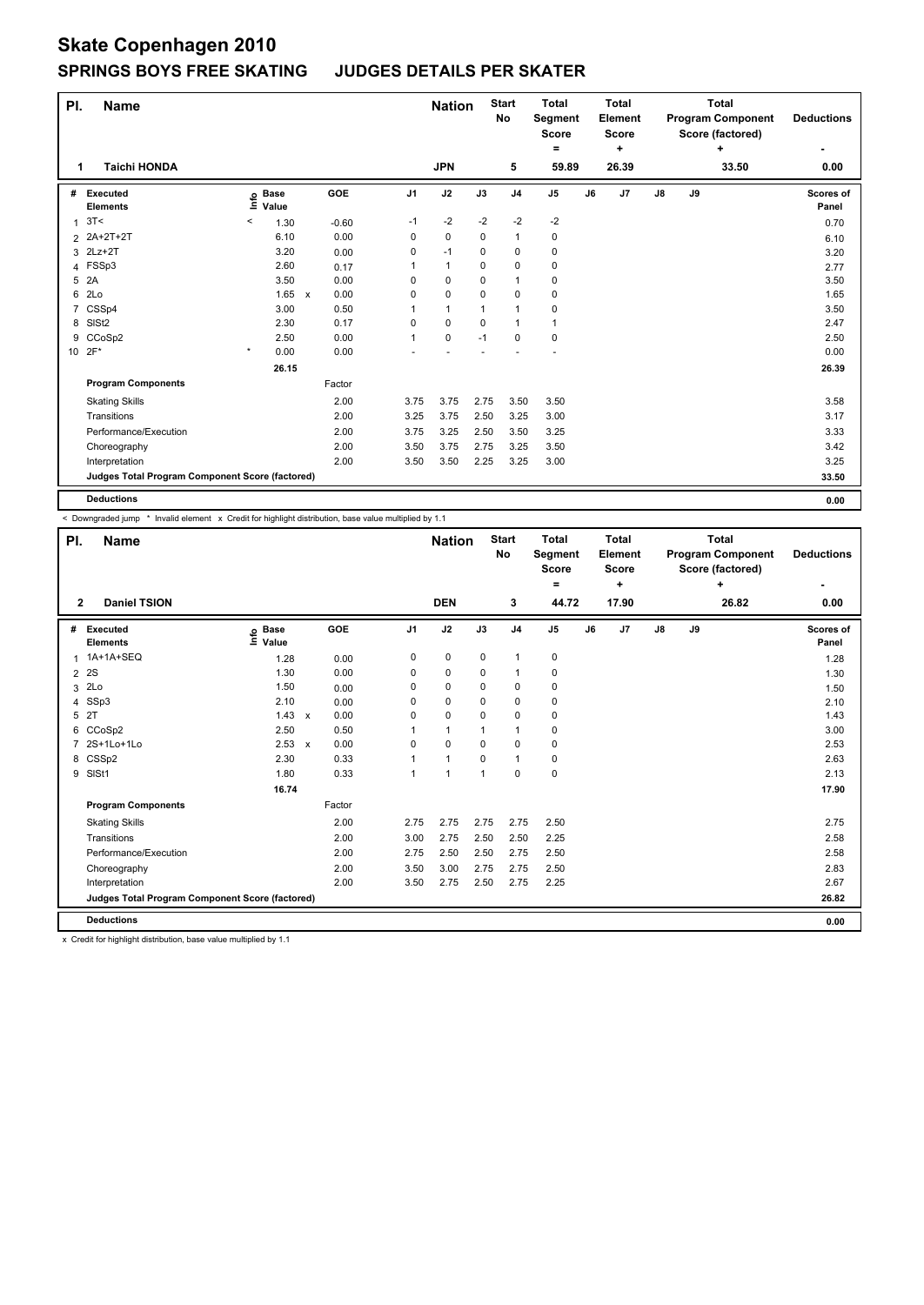## **Skate Copenhagen 2010 SPRINGS BOYS FREE SKATING JUDGES DETAILS PER SKATER**

| PI.            | <b>Name</b>                                     |         |                      |                           |                   |                | <b>Nation</b> |          | <b>Start</b><br>No | <b>Total</b><br>Segment<br><b>Score</b> |    | <b>Total</b><br><b>Element</b><br><b>Score</b> |               | <b>Program Component</b><br>Score (factored) | <b>Deductions</b> |                    |
|----------------|-------------------------------------------------|---------|----------------------|---------------------------|-------------------|----------------|---------------|----------|--------------------|-----------------------------------------|----|------------------------------------------------|---------------|----------------------------------------------|-------------------|--------------------|
| 3              | Aliaksei PILKO                                  |         |                      |                           |                   |                | <b>GBR</b>    |          | $\mathbf{2}$       | =<br>35.24                              |    | ٠<br>11.56                                     |               |                                              | ÷<br>25.68        | 2.00               |
|                |                                                 |         |                      |                           |                   |                |               |          |                    |                                         |    |                                                |               |                                              |                   |                    |
| #              | Executed<br><b>Elements</b>                     | ۴ô      | <b>Base</b><br>Value |                           | GOE               | J <sub>1</sub> | J2            | J3       | J <sub>4</sub>     | J <sub>5</sub>                          | J6 | J7                                             | $\mathsf{J}8$ | J9                                           |                   | Scores of<br>Panel |
| 1              | 2Lz                                             | $\,<\,$ | 0.60                 |                           | $-0.30$           | $-3$           | $-3$          | $-3$     | $-3$               | $-3$                                    |    |                                                |               |                                              |                   | 0.30               |
|                | 2 2F<+2T<                                       | $\prec$ | 0.90                 |                           | $-0.20$           | $-2$           | $-2$          | $-2$     | $-2$               | $-2$                                    |    |                                                |               |                                              |                   | 0.70               |
|                | 3 CCoSp1                                        |         | 2.00                 |                           | 0.50              | $\overline{2}$ | $\mathbf{1}$  | 1        | $\mathbf{1}$       | $\mathbf{1}$                            |    |                                                |               |                                              |                   | 2.50               |
| 4              | 2Lo<                                            | $\prec$ | 0.50                 |                           | $-0.07$           | 0              | $\mathbf 0$   | $-1$     | $-1$               | $-2$                                    |    |                                                |               |                                              |                   | 0.43               |
|                | 5 FCSp1                                         |         | 1.90                 |                           | $-0.30$           | $-1$           | $-1$          | $-1$     | $-1$               | $-1$                                    |    |                                                |               |                                              |                   | 1.60               |
| 6              | SISt1                                           |         | 1.80                 |                           | 0.50              | 1              | $\mathbf{1}$  | 0        | $\mathbf{1}$       | $\mathbf{1}$                            |    |                                                |               |                                              |                   | 2.30               |
| $\overline{7}$ | $2S < +SEQ$                                     | $\prec$ | 0.35                 | $\mathsf{x}$              | $-0.30$           | -3             | $-3$          | $-3$     | $-3$               | -3                                      |    |                                                |               |                                              |                   | 0.05               |
| 8              | 1A                                              |         | 0.88                 | $\boldsymbol{\mathsf{x}}$ | 0.00              | 0              | 0             | $\Omega$ | $\mathbf{1}$       | 0                                       |    |                                                |               |                                              |                   | 0.88               |
|                | 9 CSSp2                                         |         | 2.30                 |                           | 0.50              | 2              | 0             | 1        | $\overline{1}$     | 1                                       |    |                                                |               |                                              |                   | 2.80               |
|                |                                                 |         | 11.23                |                           |                   |                |               |          |                    |                                         |    |                                                |               |                                              |                   | 11.56              |
|                | <b>Program Components</b>                       |         |                      |                           | Factor            |                |               |          |                    |                                         |    |                                                |               |                                              |                   |                    |
|                | <b>Skating Skills</b>                           |         |                      |                           | 2.00              | 3.25           | 3.25          | 2.50     | 2.50               | 2.25                                    |    |                                                |               |                                              |                   | 2.75               |
|                | Transitions                                     |         |                      |                           | 2.00              | 2.75           | 3.00          | 2.25     | 2.25               | 2.00                                    |    |                                                |               |                                              |                   | 2.42               |
|                | Performance/Execution                           |         |                      |                           | 2.00              | 3.25           | 2.75          | 2.00     | 2.50               | 2.25                                    |    |                                                |               |                                              |                   | 2.50               |
|                | Choreography                                    |         |                      |                           | 2.00              | 3.50           | 3.00          | 2.25     | 2.50               | 2.50                                    |    |                                                |               |                                              |                   | 2.67               |
|                | Interpretation                                  |         |                      |                           | 2.00              | 3.25           | 3.00          | 2.00     | 2.25               | 2.25                                    |    |                                                |               |                                              |                   | 2.50               |
|                | Judges Total Program Component Score (factored) |         |                      |                           |                   |                |               |          |                    |                                         |    |                                                |               |                                              |                   | 25.68              |
|                | <b>Deductions</b>                               |         |                      |                           | Falls:<br>$-2.00$ |                |               |          |                    |                                         |    |                                                |               |                                              |                   | $-2.00$            |

< Downgraded jump x Credit for highlight distribution, base value multiplied by 1.1

| PI.            | <b>Name</b>                                     |                           | <b>Nation</b>        |                      | <b>Start</b><br><b>No</b> | <b>Total</b><br>Segment<br><b>Score</b><br>$\equiv$ |          | <b>Total</b><br><b>Element</b><br><b>Score</b><br>٠ |       |    | <b>Total</b><br><b>Program Component</b><br>Score (factored)<br>÷ | <b>Deductions</b> |    |       |                    |
|----------------|-------------------------------------------------|---------------------------|----------------------|----------------------|---------------------------|-----------------------------------------------------|----------|-----------------------------------------------------|-------|----|-------------------------------------------------------------------|-------------------|----|-------|--------------------|
| 4              | <b>Mathias TORP</b>                             |                           |                      |                      |                           | <b>DEN</b>                                          |          | 4                                                   | 32.42 |    | 9.26                                                              |                   |    | 24.16 | 1.00               |
| #              | Executed<br><b>Elements</b>                     | $\mathsf{Int}^\mathsf{o}$ | <b>Base</b><br>Value | <b>GOE</b>           | J <sub>1</sub>            | J2                                                  | J3       | J <sub>4</sub>                                      | J5    | J6 | J7                                                                | $\mathsf{J}8$     | J9 |       | Scores of<br>Panel |
| 1              | 2T <                                            | $\,<\,$                   | 0.40                 | $-0.30$              | $-3$                      | $-3$                                                | $-3$     | $-3$                                                | $-3$  |    |                                                                   |                   |    |       | 0.10               |
| $\overline{2}$ | CCoSp1                                          |                           | 2.00                 | $-0.10$              | $-1$                      | $-1$                                                | 0        | 0                                                   | 0     |    |                                                                   |                   |    |       | 1.90               |
| 3              | 2S                                              |                           | 1.30                 | $-0.73$              | $-3$                      | $-3$                                                | $-2$     | $-2$                                                | $-2$  |    |                                                                   |                   |    |       | 0.57               |
| $\overline{4}$ | 2F<                                             | $\prec$                   | 0.50                 | $-0.30$              | $-3$                      | $-3$                                                | $-3$     | $-3$                                                | $-3$  |    |                                                                   |                   |    |       | 0.20               |
| 5              | CSp1                                            |                           | 1.40                 | $-0.20$              | 0                         | $-1$                                                | $\Omega$ | $-1$                                                | $-1$  |    |                                                                   |                   |    |       | 1.20               |
| 6              | SIS <sub>t1</sub>                               |                           | 1.80                 | 0.00                 | 0                         | $\mathbf 0$                                         | 0        | $\mathbf 0$                                         | $-1$  |    |                                                                   |                   |    |       | 1.80               |
|                | $1A+1L0$                                        |                           | $1.43 \times$        | 0.00                 | 0                         | $\mathbf 0$                                         | $\Omega$ | $\mathbf 0$                                         | 0     |    |                                                                   |                   |    |       | 1.43               |
| 8              | 1Lz                                             |                           | 0.66                 | 0.00<br>$\mathsf{x}$ | 0                         | 0                                                   | 0        | $\mathbf 0$                                         | 0     |    |                                                                   |                   |    |       | 0.66               |
| 9              | FCSp1                                           |                           | 1.90                 | $-0.50$              | $-2$                      | $-2$                                                | $-1$     | $-1$                                                | $-2$  |    |                                                                   |                   |    |       | 1.40               |
| 10             | $2S*+1Lo*$                                      | $\star$                   | 0.00                 | 0.00                 |                           |                                                     |          |                                                     |       |    |                                                                   |                   |    |       | 0.00               |
|                |                                                 |                           | 11.39                |                      |                           |                                                     |          |                                                     |       |    |                                                                   |                   |    |       | 9.26               |
|                | <b>Program Components</b>                       |                           |                      | Factor               |                           |                                                     |          |                                                     |       |    |                                                                   |                   |    |       |                    |
|                | <b>Skating Skills</b>                           |                           |                      | 2.00                 | 2.75                      | 3.00                                                | 2.50     | 2.50                                                | 2.75  |    |                                                                   |                   |    |       | 2.67               |
|                | Transitions                                     |                           |                      | 2.00                 | 2.50                      | 2.75                                                | 2.25     | 2.25                                                | 2.00  |    |                                                                   |                   |    |       | 2.33               |
|                | Performance/Execution                           |                           |                      | 2.00                 | 2.75                      | 2.50                                                | 2.00     | 2.25                                                | 2.25  |    |                                                                   |                   |    |       | 2.33               |
|                | Choreography                                    |                           |                      | 2.00                 | 2.50                      | 2.75                                                | 2.25     | 2.50                                                | 2.50  |    |                                                                   |                   |    |       | 2.50               |
|                | Interpretation                                  |                           |                      | 2.00                 | 2.50                      | 2.50                                                | 2.00     | 2.25                                                | 2.00  |    |                                                                   |                   |    |       | 2.25               |
|                | Judges Total Program Component Score (factored) |                           |                      |                      |                           |                                                     |          |                                                     |       |    |                                                                   |                   |    |       | 24.16              |
|                | <b>Deductions</b>                               |                           |                      | Falls:<br>$-1.00$    |                           |                                                     |          |                                                     |       |    |                                                                   |                   |    |       | $-1.00$            |

< Downgraded jump \* Invalid element x Credit for highlight distribution, base value multiplied by 1.1